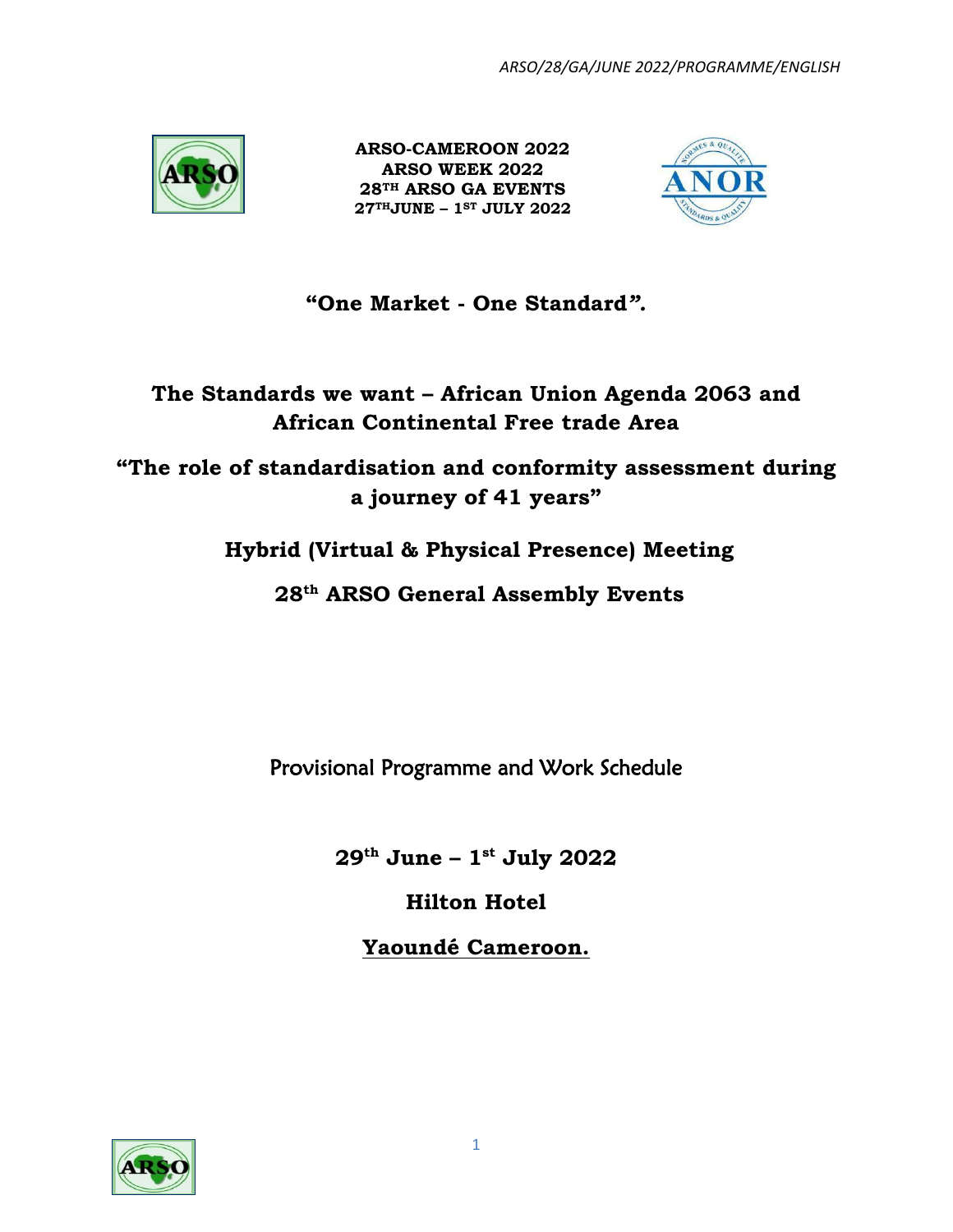**PROVISIONAL PROGRAMME AND WORK SCHEDULE FOR THE 28TH ARSO GENERAL ASSEMBLY AND THE AFRICAN DAY OF STANDARDISATION – (ALL ARSO MEMBERS AND STAKEHOLDERS):**

- **i) Day 3 (Wednesday) - 29th June 2022 –African Day of Standardisation and the official opening of the 28th ARSO General Assembly**
- **ii) Day 4 (Thursday) – 30th June 2022 – 28th ARSO General Assembly Meeting**
- **iii) Day 5 (Friday) – 1st July 2022 – 28th ARSO General Assembly (Half – day) and Industrial /Laboratory Visits/ and City Tour in the Afternoon.**

**Day 3 (Wednesday) - 29th June 2022 –African Day of Standardisation and the official opening of the 28th ARSO General Assembly.**

**African Day of Standardisation – Sessions 1**

| 08:00-08:30 HRS   | <b>Registration</b>                                                                                                                                                                                                                                                                                                                                                                                                                                                                                                                |
|-------------------|------------------------------------------------------------------------------------------------------------------------------------------------------------------------------------------------------------------------------------------------------------------------------------------------------------------------------------------------------------------------------------------------------------------------------------------------------------------------------------------------------------------------------------|
| 08:30 - 09:30 HRS | Session 1: Impact of harmonised African standards in promoting<br>the pharmaceutical industry's growth.                                                                                                                                                                                                                                                                                                                                                                                                                            |
|                   | <b>Moderator - Mr.</b> Katima Temba, South African Bureau of<br>Standards (SABS) and Secretary - ARSO CACO.                                                                                                                                                                                                                                                                                                                                                                                                                        |
|                   | <b>Presentation:</b> "The Impact of harmonised African standards in<br>promoting the Pharmaceutical industry's growth" - Mrs. Sandra<br>Umugwaneza (15 Min.)                                                                                                                                                                                                                                                                                                                                                                       |
|                   | <b>Discussions and Key Recommendations (35 Min.)</b>                                                                                                                                                                                                                                                                                                                                                                                                                                                                               |
|                   | Discussants:<br>Hon. Michael Okyere Baafi, MP (Ghana's Deputy Minister of<br>$\bullet$<br>Trade and Industry - in charge of Industy)<br>Mr. Temwa Gondwe, Senior Manager, Intra-African Trade<br>$\bullet$<br>Initiative - Afreximbank<br>Erin S. Crowley, Chief Scientific Officer, Q Laboratories, Past<br>$\bullet$<br>President, AOAC International<br>Prof. Alex Dodoo, Director General Ghana standards Authority<br>$\bullet$<br>(GSA) and ARSO President-Elect.<br>Wrap-up on the session and Key recommendations (10Min.) |
| 09: 30 - 10:00HRS | <b>Short Break</b>                                                                                                                                                                                                                                                                                                                                                                                                                                                                                                                 |

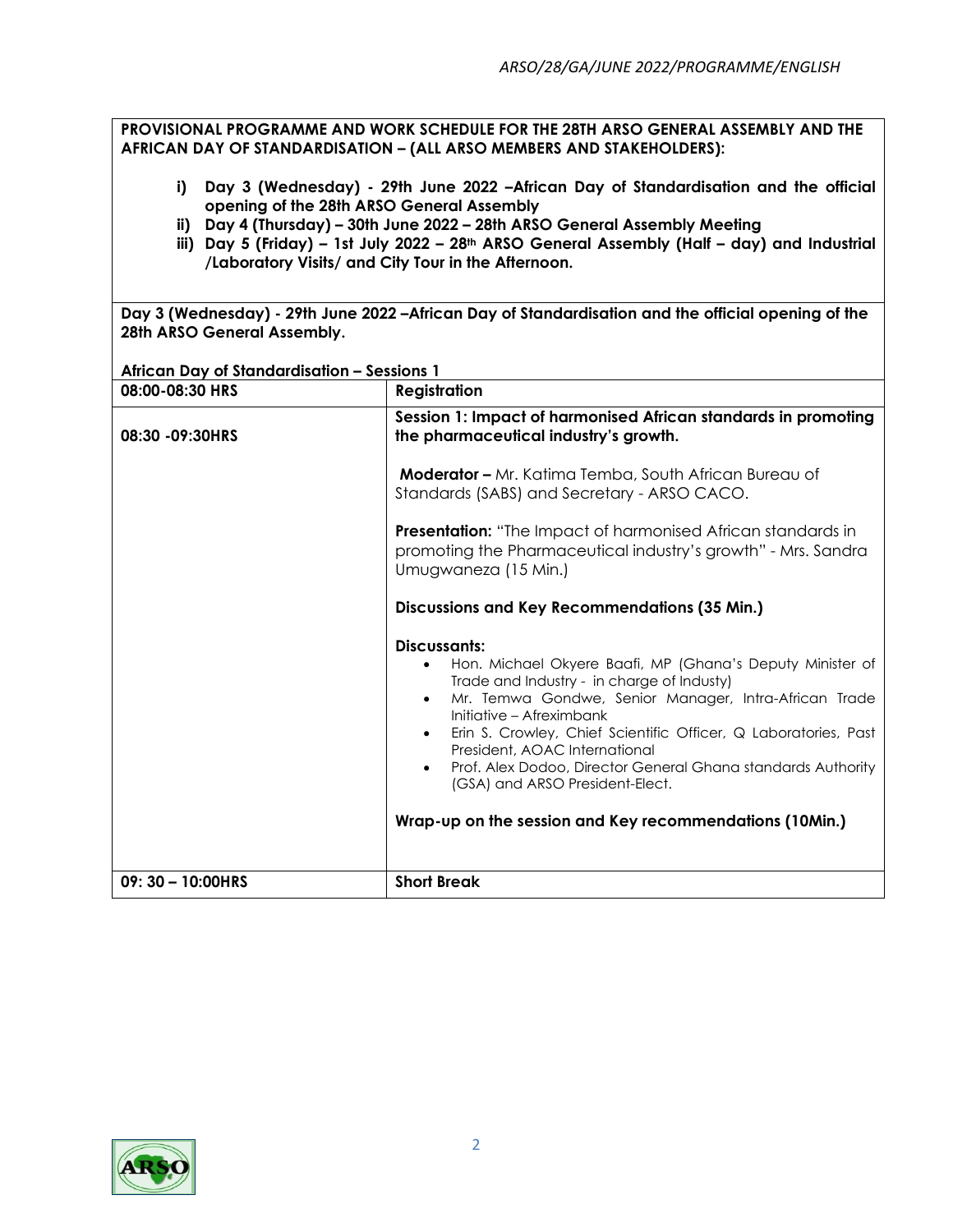| 10:00 - 11.30 HRS           | The Opening Ceremony of the 28th GA Events.                                                                  |
|-----------------------------|--------------------------------------------------------------------------------------------------------------|
|                             | Theme: "AU Agenda 2063 and AfCFTA -The role of                                                               |
|                             | standardisation and conformity assessment during a journey of<br>41 years":                                  |
|                             |                                                                                                              |
|                             | (i) Welcoming Remarks by - Dr. Hermogene Nsengimana,                                                         |
|                             | ARSO Secretary General.                                                                                      |
|                             | (ii) Key Note Address - by Mr. BOOTO à NGON Charles-                                                         |
|                             | President, ARSO.<br>(iii) Remarks by - Dr. Stephen Karingi, Director, Regional                               |
|                             | Integration and Trade Division UNECA.                                                                        |
|                             | (iv) Remarks by - H. E. Albert Muchanga, Commissioner for                                                    |
|                             | Economic Development, Trade, Tourism, Industry and                                                           |
|                             | Mining, AUC.                                                                                                 |
|                             | (v) Official Opening Address - the Prime Minister of the<br>Government of the Republic of Cameroon, His      |
|                             | Excellency Joseph Dion Ngute.                                                                                |
|                             | (vi) Signing of the MoU between ARSO and IACO.                                                               |
|                             | (vii) Official Recognition of the out-going ARSO President Mr.                                               |
|                             | <b>BOOTO à NGON Charles.</b>                                                                                 |
|                             | (viii) Official Welcoming Ceremony of the Republic of<br>Burundi, Chad and Somalia into the ARSO Membership. |
|                             | (ix) Official Opening of the Made in Africa Expo and a visit to                                              |
|                             | the Exhibition by His Excellency Joseph Dion Ngute.                                                          |
|                             |                                                                                                              |
|                             | Vote of Thanks - Master of Ceremony - ANOR                                                                   |
| 11:30-12:00HRS              | MEDIA SESSION/GROUP PHOTO AND TEA/COFFEE BREAK                                                               |
| 12:00 - 13:00HRS - One HOUR | Session 2: Using standards to underpin the value addition and                                                |
|                             | access to market for Agriculture and Food products.                                                          |
|                             | <b>Moderator -</b> Dr. Simplice Nouala, Head - Division of Agriculture                                       |
|                             | Food Security, Department of Agriculture, Rural<br>and                                                       |
|                             | Development, Blue Economy and Sustainable Environment-                                                       |
|                             | African Union Commission.                                                                                    |
|                             | Presentation: The impact of "Harmonisation of African standards                                              |
|                             | in agriculture and food products – Case of case of Dairy,                                                    |
|                             | Horticulture, Fisheries, fish and fisheries products, milk and milk                                          |
|                             | products, Coffee, cocoa and tea, live animals, animal feeding                                                |
|                             | and agriculture and biotechnology"- Mrs. Liliane Kamanzi (15<br><b>Min.</b> ).                               |
|                             |                                                                                                              |
|                             |                                                                                                              |
|                             | Discussants: Discussions and Key Recommendations (35Min.)                                                    |
|                             | Mr. Omar Saidi Shabaan - The Minister for Trade and<br>(i)                                                   |
|                             | Industry of Zanzibar                                                                                         |
|                             | Ms. Nana Pokua - ARSO CACO representative<br>(ii)<br>(iii) Mr. Reuben Gisore - ARSO Technical Director       |
|                             | Wrap-up on the session and Key recommendations (10Min.)                                                      |

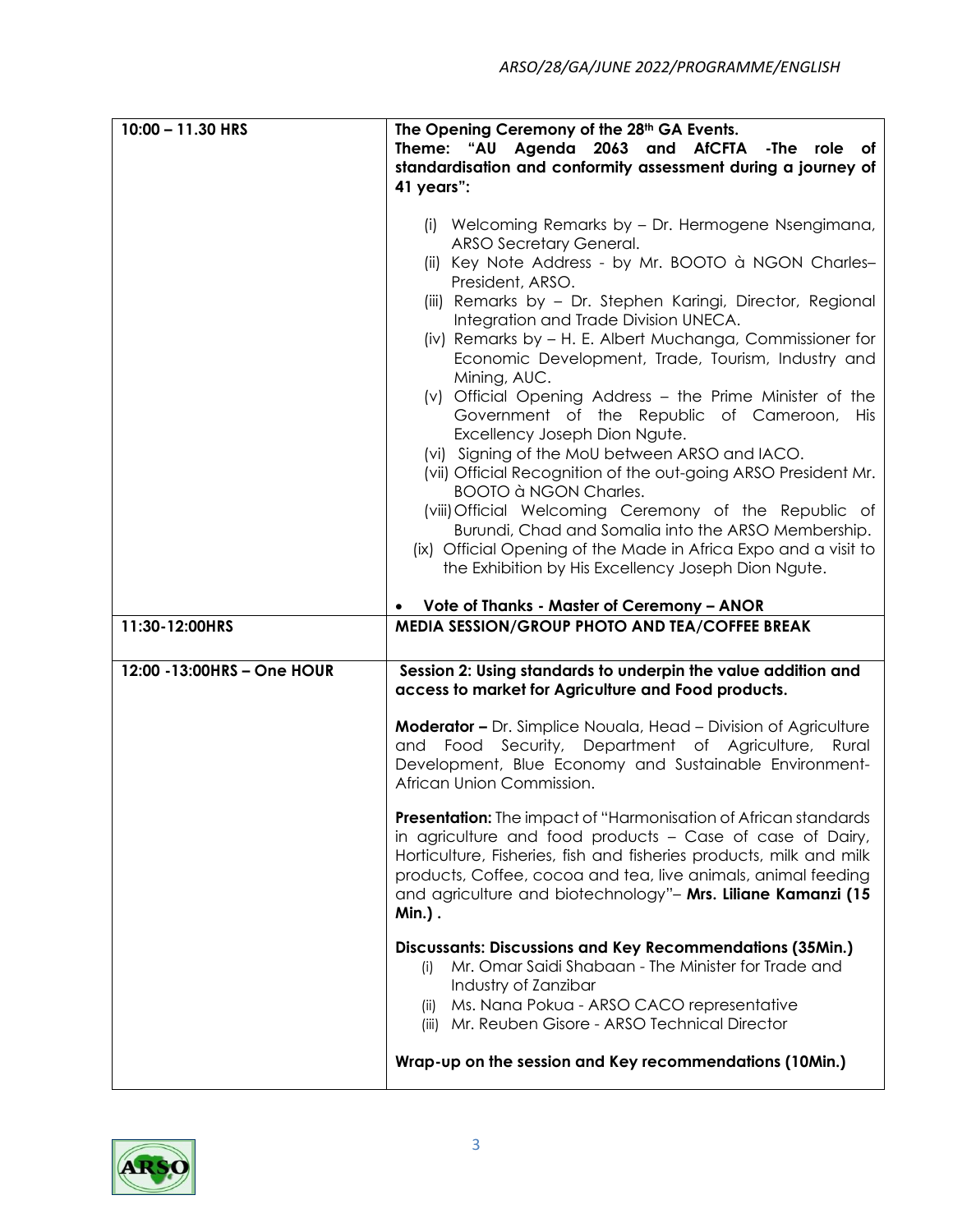| 13:00 - 14:00 HRS           | <b>Lunch Break</b>                                                                                                                                                                                                                                                                                           |
|-----------------------------|--------------------------------------------------------------------------------------------------------------------------------------------------------------------------------------------------------------------------------------------------------------------------------------------------------------|
|                             | Session 3: Implementing harmonised standards to spur the<br>development of the African                                                                                                                                                                                                                       |
| 14:00 - 15:30 HRS           | <b>Moderator - Prof. Alex Dodoo, ARSO President-Elect/ Director</b><br>General Ghana Standards Authority.                                                                                                                                                                                                    |
| <b>One and a Half Hours</b> | <b>Presentation:</b> Implementing harmonised standards to spur the<br>development of the African Automotive Industry" - Mrs. Nadine<br>Umutoni - (30min).                                                                                                                                                    |
|                             | <b>Discussants: Discussions and Key Recommendations (50Min.)</b><br>H.E. Mr. Endalew Mekonen, State Minister, Ministry of Trade<br>and Regional Integration Government of the Federal Republic<br>of Ethiopia<br>(ii) Ms. Millicent Njuguna - Mwangi, Regional Manager BA & Food<br>Services at the Intertek |
|                             | (iii) Mr. Ben Hedley, Senior Programme Manager, Commonwealth<br>Standards Network (CSN) and Africa and Caribbean<br>Engagement - BSI.                                                                                                                                                                        |
|                             | Wrap-up on the session and Key recommendations (10Min.)                                                                                                                                                                                                                                                      |
| 15:30-16:00HRS              | <b>Tea and Coffee Break</b>                                                                                                                                                                                                                                                                                  |
|                             | Session 4 - The Role of Sustainability Standards and Eco-<br>Certification in promoting Sustainable development and Trade.                                                                                                                                                                                   |
| 16:00 - 17:00HRS            | Moderator - Dr. Hermogene Nsengimana, ARSO Secretary                                                                                                                                                                                                                                                         |
| <b>One Hour</b>             | General.                                                                                                                                                                                                                                                                                                     |
|                             | <b>Presentation:</b> "Benefits of Eco Mark Africa for African Socio-<br>Economic and Sustainable Development" - Mrs. Caroline Anyiso<br>Outa, Regional Manager Mt. Kenya Region - Kenya Bureau of<br>Standards (KEBS) and Chairperson - ARSO CACO (15 Min).                                                  |
|                             | <b>Discussions and Key Recommendations (35 Min.)</b>                                                                                                                                                                                                                                                         |
|                             | <b>Regulatory challenges for the sustainability Standards -</b>                                                                                                                                                                                                                                              |
|                             | <b>Discussants:</b><br>Mr. Sergio Mujica, Secretary General, ISO<br>Ms Anne-Marie Yao - Regional Cocoa Manager, Fairtrade<br>Africa<br>Dr. A, Raj, Senior Director&Head ZED, Quality Council of<br>India (QCI)                                                                                               |
|                             | Wrap-up on the session and Key recommendations and Closure<br>(10 Min.)                                                                                                                                                                                                                                      |
| 18:00 - 20:00HRS            | <b>Cocktail (All invited Delegates)</b>                                                                                                                                                                                                                                                                      |

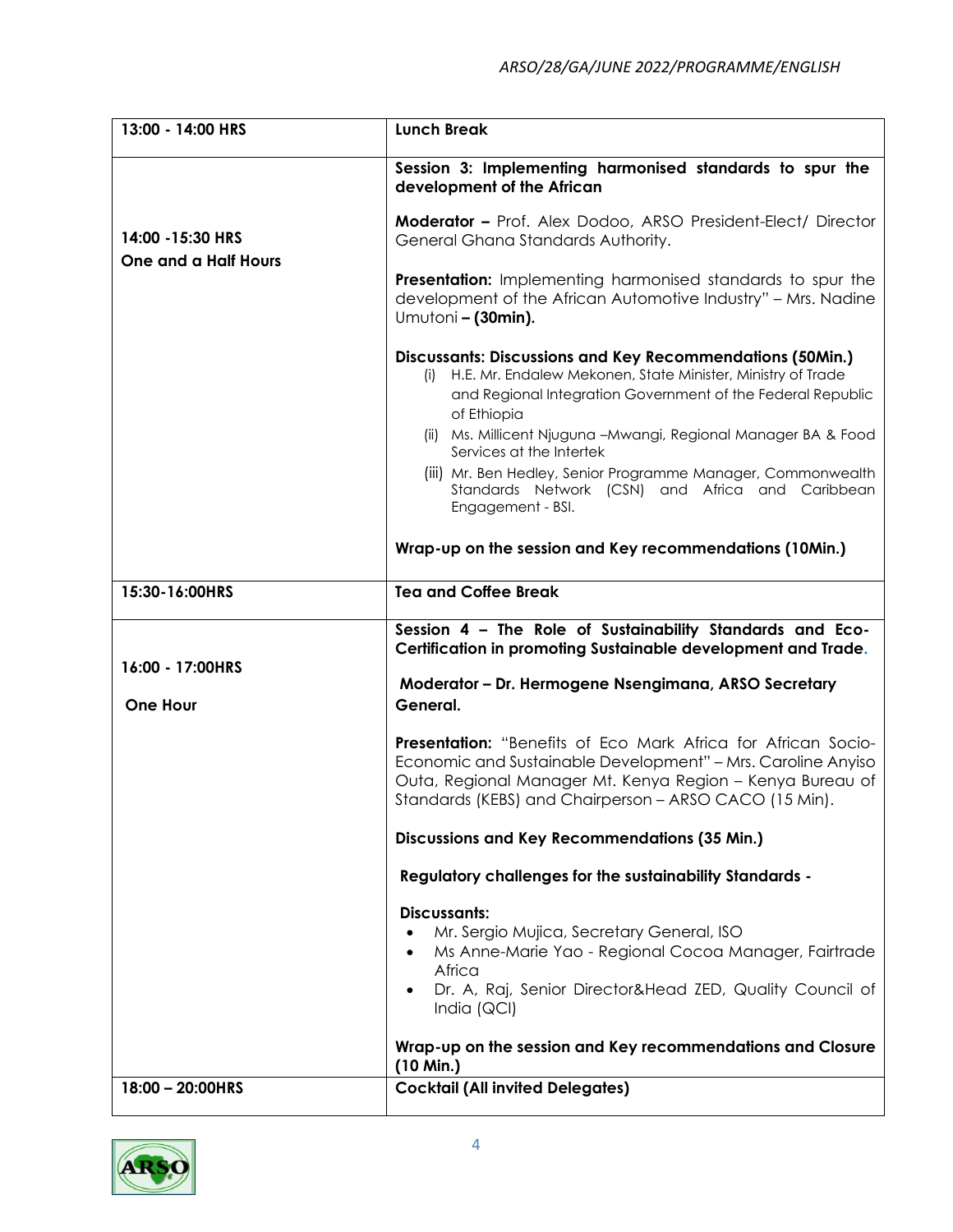| Day 4 (Thursday) - 30th June 2022 - 28th ARSO General Assembly Meeting |                                                                                                                                                                                                                                                                                                                                                                                                                                                                                                                                          |
|------------------------------------------------------------------------|------------------------------------------------------------------------------------------------------------------------------------------------------------------------------------------------------------------------------------------------------------------------------------------------------------------------------------------------------------------------------------------------------------------------------------------------------------------------------------------------------------------------------------------|
| $8.00 - 8.30$ HRS                                                      | <b>Registration</b>                                                                                                                                                                                                                                                                                                                                                                                                                                                                                                                      |
| $8.30 - 9.00$ HRS                                                      | <b>Remarks</b>                                                                                                                                                                                                                                                                                                                                                                                                                                                                                                                           |
|                                                                        | 1. Remarks - Dr. Hermogene Nsengimana - Secretary General,<br>ARSO.                                                                                                                                                                                                                                                                                                                                                                                                                                                                      |
|                                                                        | 2. Opening Remarks - Mr. BOOTO à NGON Charles-President,<br>ARSO.                                                                                                                                                                                                                                                                                                                                                                                                                                                                        |
| 9.00-10.30HRS                                                          | 1. Roll Call<br>2. Election of Rapporteurs<br>3. Adoption of Agenda<br>4. Adoption of the reports of the Hybrid Meeting of the 26th<br>ARSO General Assembly held on 26th June 2022 and the<br>Extra-Ordinary Virtual Meeting of the 27th ARSO General<br>Assembly held on 7 <sup>th</sup> October 2022.<br>5. Matters Arising from the Hybrid Meeting of the 26th ARSO<br>General Assembly held on 26th June 2022 and the Extra-<br>Ordinary Virtual Meeting of the 27th ARSO General Assembly<br>held on 7 <sup>th</sup> October 2022. |
| $10:30 - 11$ HRS                                                       | <b>TEA/COFFEE BREAK: GROUP PHOTO</b><br><b>Visits to The Made in Africa Exhibitions</b>                                                                                                                                                                                                                                                                                                                                                                                                                                                  |
| 11:00 - 13:00 HRS                                                      | 6. ARSO Secretary General's report to the Assembly on ARSO<br>Activities for the period July 2021 - June 2022 on the<br>implementation of ARSO strategic plan 2017-2022.                                                                                                                                                                                                                                                                                                                                                                 |
|                                                                        | 7. ARSO Audited Financial Reports for the Year ending 31st<br>December 2021.                                                                                                                                                                                                                                                                                                                                                                                                                                                             |
|                                                                        | ARSO Council Reports to the General Assembly based on the<br>8.<br>Council Resolutions of 65th and 66th ARSO Council Meetings.                                                                                                                                                                                                                                                                                                                                                                                                           |
| $13:00 - 14:00$ HRS                                                    | <b>LUNCH BREAK</b>                                                                                                                                                                                                                                                                                                                                                                                                                                                                                                                       |
| $14:00 - 16:00$ HRS                                                    | Final Report on the ARSO 2022-2027 Strategic Plan for<br>9.<br>Adoption by the General Assembly.<br>10. Confirmation and Inauguration of the ARSO President-Elect,<br>Prof Alex Dodoo as the 15th ARSO President, for the 2022-2025<br>Term of Office by the 28th ARSO General Assembly.                                                                                                                                                                                                                                                 |
| 16:00-16:15 HRS                                                        | <b>TEA/COFFEE BREAK:</b>                                                                                                                                                                                                                                                                                                                                                                                                                                                                                                                 |

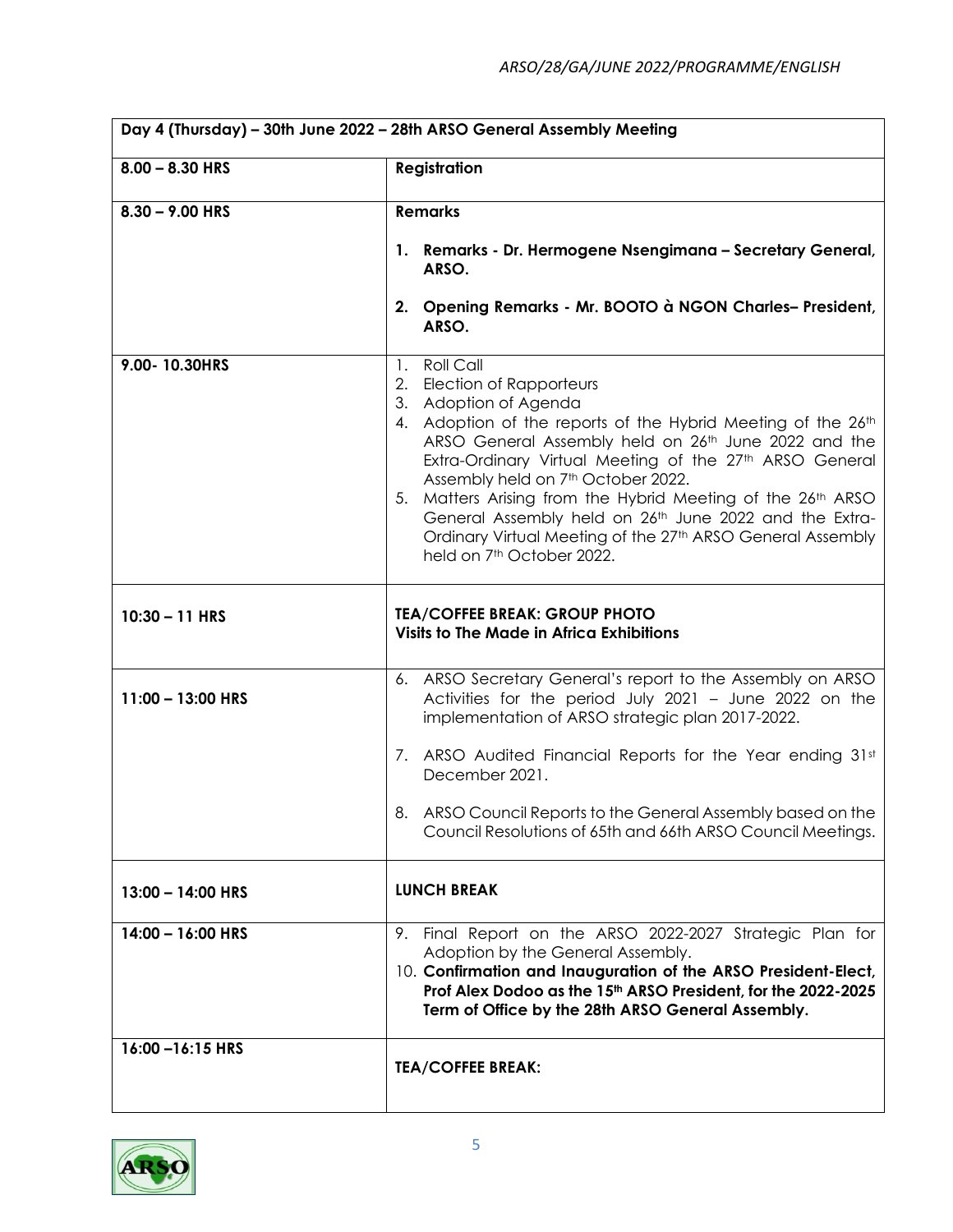| $16:15 - 17:00$ HRS                                                  | 11. ARSO's relations<br>with<br>Regional<br>International<br>and<br><b>Organisations and Partners.</b>                                                                                                                                                                                                                                                                                                                                                                                                                                       |
|----------------------------------------------------------------------|----------------------------------------------------------------------------------------------------------------------------------------------------------------------------------------------------------------------------------------------------------------------------------------------------------------------------------------------------------------------------------------------------------------------------------------------------------------------------------------------------------------------------------------------|
|                                                                      | • Closing remarks for the day<br>Day 5 (Friday) - 1st July 2022 - Open Day - 2nd Day of the General Assembly                                                                                                                                                                                                                                                                                                                                                                                                                                 |
| 0800-0830HRS                                                         | <b>Registration</b>                                                                                                                                                                                                                                                                                                                                                                                                                                                                                                                          |
| 09:00-12 :00HRS                                                      | 12. The Election of the ARSO Council for the 2022-2025 Term of<br>Office, as per the recommendations of the 66th ARSO<br>Council.<br>13. Date and Venue of the 29th ARSO General Assembly Events.<br>14. Adoption of the resolutions of the 28th ARSO General<br>Assembly<br>15. Vote of thanks and Closing of the 28th ARSO General<br>Assembly Events.<br>a. Vote of thanks-Designated Officials<br>b. Remarks -ARSO Secretary General - Dr. Hermogene<br>Nsengimana<br>c. Closing remarks - ARSO President - Mr. BOOTO à NGON<br>Charles. |
| 1200 - 1300HRS                                                       | LUNCH BREAK (LUNCH TO BE SERVED AT A DESIGNATED VENUE)                                                                                                                                                                                                                                                                                                                                                                                                                                                                                       |
| 1300 - 1700HRS                                                       | Industrial/Laboratory visits<br><b>City Tour to Historical/Tourists sites</b><br>$\bullet$                                                                                                                                                                                                                                                                                                                                                                                                                                                   |
| 19:00 - 20:00 HRS<br>2 <sup>nd</sup> July 2022 - Delegates Departure | <b>Gala Dinner and Awards to the ARSO Essay Competition Winners</b><br><b>Made in Africa SMEs Winners.</b><br>Recognition and Awards Ceremony for the 9th ARSO Essay<br>Competition Winners and the Best Made in Africa Expo<br>Entrepreneurs/SMEs.<br>Closing Remarks by the Designated Cameroon Government<br>Official.                                                                                                                                                                                                                    |

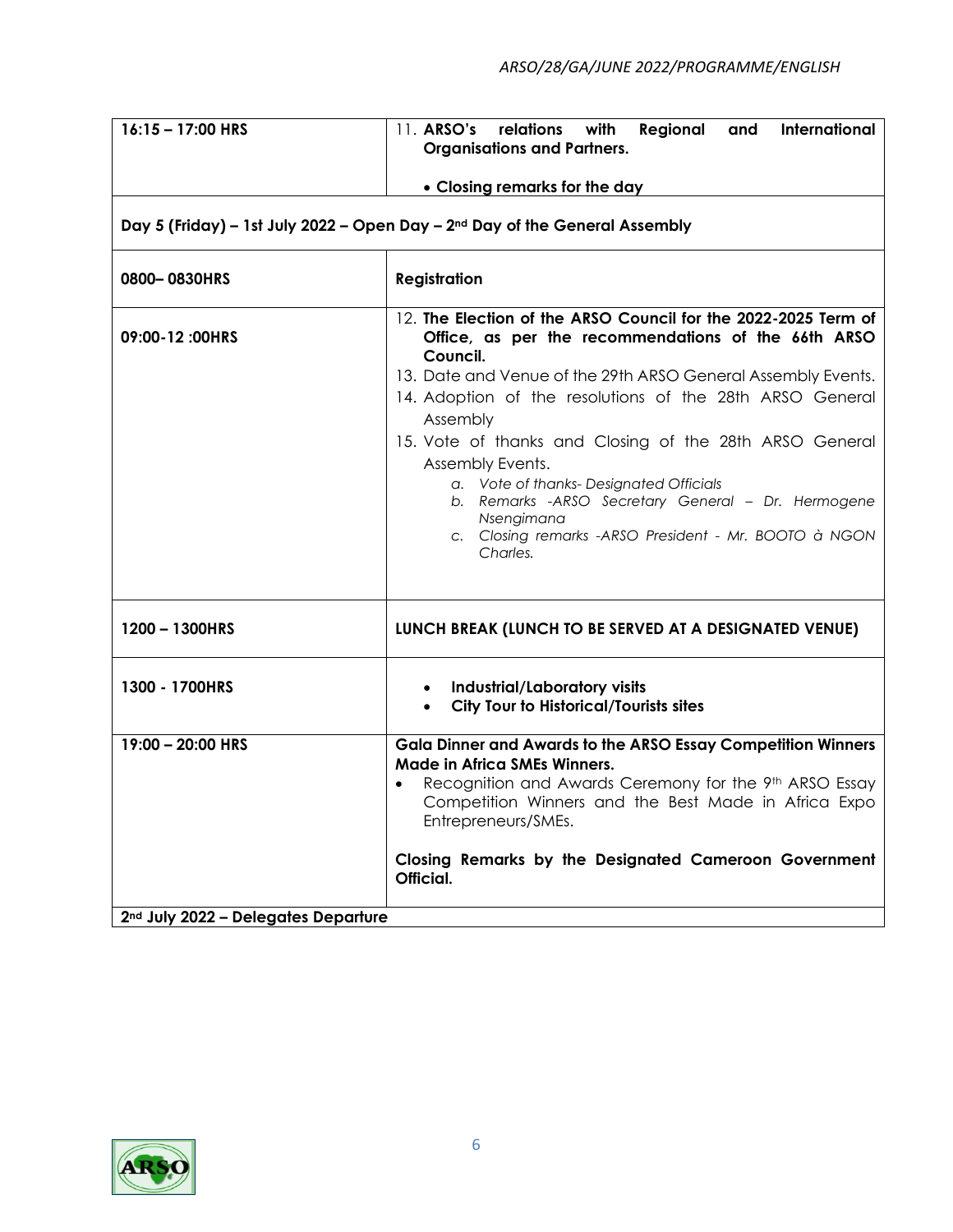

 **ARSO-CAMEROUN 2022 SEMAINE DE L'ARSO 2022 ÉVÉNEMENTS ORGANISÉS LORS DE LA 28e AG 27 JUIN - 1 JUILLET 2022**



**« Les normes que nous voulons – L'Agenda 2063 et la Zone de libre-échange continentale africaine de l'Union africaine :**

**« Le rôle de la normalisation et de l'évaluation de la conformité au cours des 41 prochaines années ».**

# **Réunion hybride (virtuelle et physique)**

# **Événements prévus lors de la 28e Assemblée générale de l'ARSO**

Programme et Calendrier de travail provisoires

**29 Juin – 1 Juillet 2022**

**Yaoundé, Cameroun.**

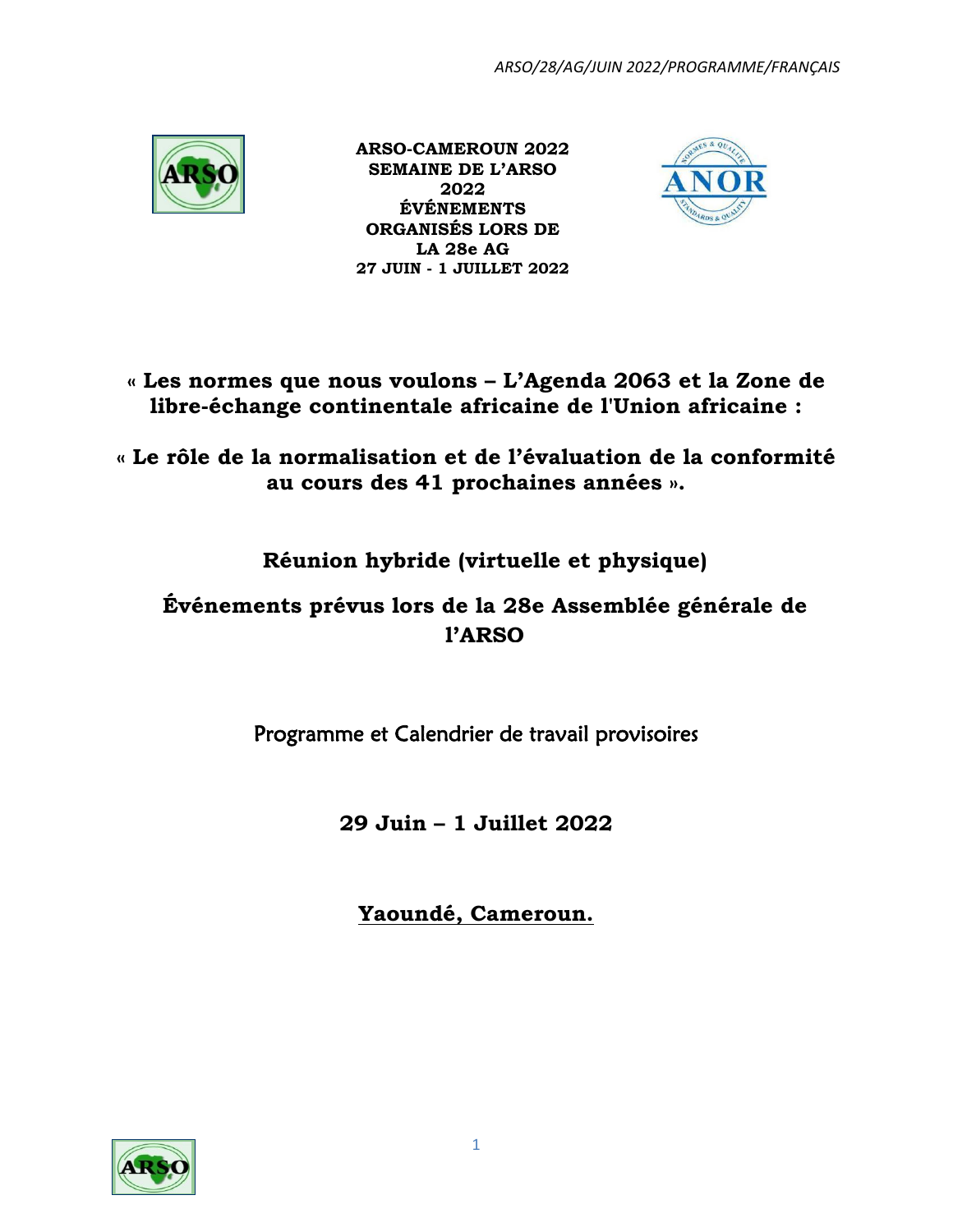## **PROGRAMME ET CALENDRIER DE TRAVAIL PROVISOIRES DE LA 28e ASSEMBLÉE GÉNÉRALE ET LA JOURNÉE AFRICAINE DE LA NORMALISATION - TOUS LES MEMBRES ET TOUTES LES PARTIES PRENANTES DE L'ARSO :**

- **i) Troisième jour (Mercredi) - 29 Juin 2022 – Journée Africaine de la Normalisation et l'ouverture officielle de la 28e Assemblée générale de l'ARSO**
- ii) Quatrième jour (Jeudi) 30 Juin 2022 Réunion de la 28e Assemblée générale de l'ARSO
- iii) Cinquième jour (vendredi) 1er juillet 2022 28e Assemblée Générale de l'ARSO) (demie journée) et visites industrielles et tour de ville dans l'après-midi.

**Troisième jour (Mercredi) - 29 juin 2022 – Journée Africaine de la Normalisation et l'ouverture officielle de la 28e Assemblée générale de l'ARSO.**

**Journée Africaine de la normalisation** - **Première séance 08 :00-08:30 HRS Inscription** 08:30 -10:00HRS – One Hrs **Première séance - Impact des normes africaines harmonisées dans la promotion de la croissance de l'industrie pharmaceutique. - Modérateur – M. Katima Temba, Le Secrétaire de l'ARSO CACO** 08:30 - 09: 30HRS • **Présentations : Harmonisation des normes de l'industrie des produits pharmaceutiques et des dispositifs médicaux – Mme Sandra Umugwaneza, Coordinatrice du Projet de produits pharmaceutiques (15 min) Débats et recommandations clés (35 min) Intervenants** • Hon. Michael Okyere Baafi, MP Ministre adjoint du commerce et de l'industrie du Ghana - chargé de l'industrie • M. Temwa Gondwe, Directeur principal, Initiative pour le commerce intra-africain – Afreximbank Erin S. Crowley, Directeur Scientifique,  $Q$  Laboratories, Ancien président, AOAC International • Alex Dodoo, Directeur Général de la Ghana Standards Authority (GSA) et président élu d'ARSO. **Conclusion de la session et recommandations clés (10min.)** 09: 30 – 10:00HRS **Courte Pause t**

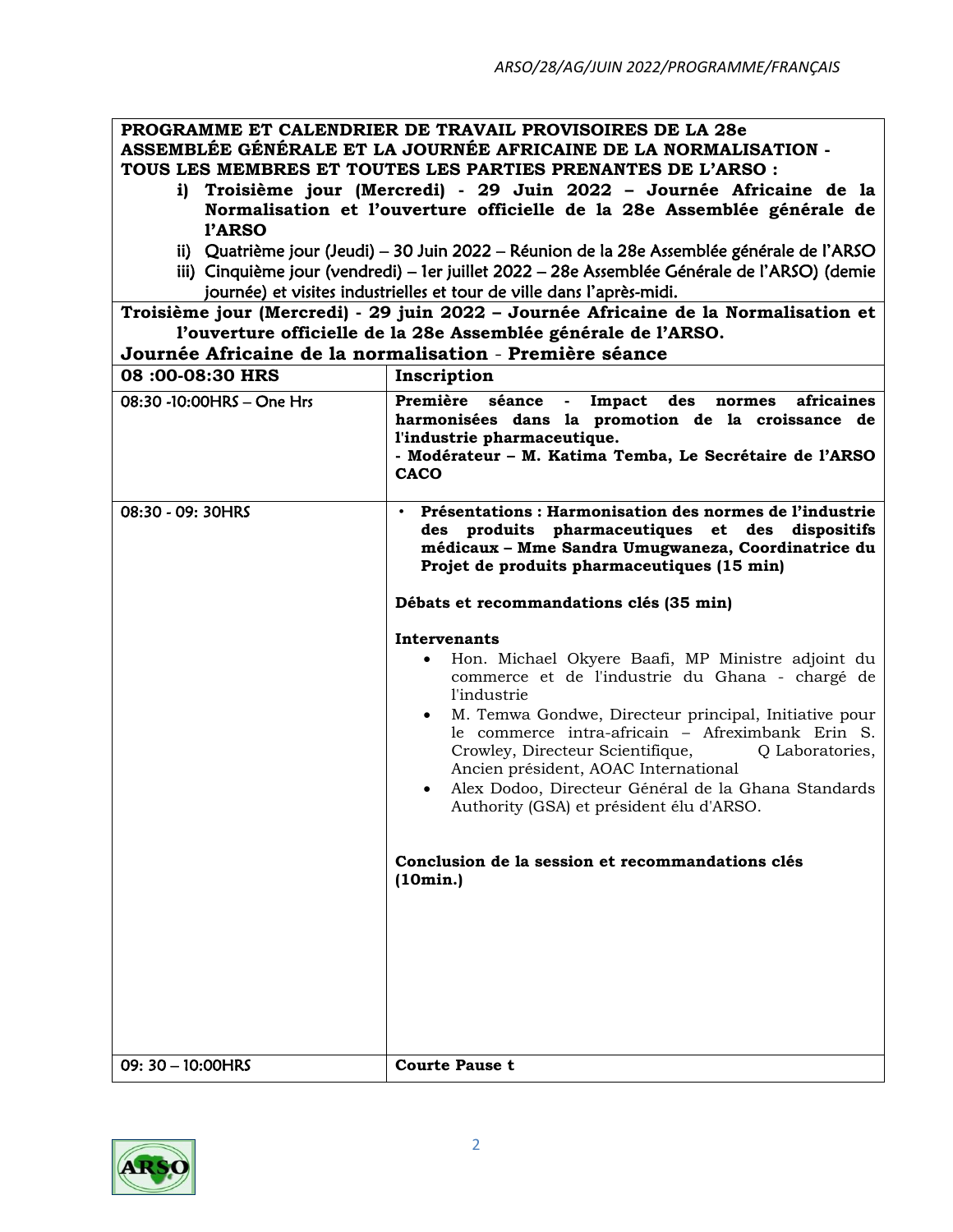| $10:00 - 11.30$ HRS          | Ouverture                                                                                                                                                                                                                                                                |
|------------------------------|--------------------------------------------------------------------------------------------------------------------------------------------------------------------------------------------------------------------------------------------------------------------------|
|                              | Thème : « L'Agenda 2063 et la ZLECAf de l'Union africaine - « Le rôle                                                                                                                                                                                                    |
|                              | de la normalisation et de l'évaluation de la conformité au cours des 41<br>prochaines années»                                                                                                                                                                            |
|                              | (i) Discours de bienvenue - Dr Hermogène Nsengimana -                                                                                                                                                                                                                    |
|                              | Secrétaire Général de l'ARSO.                                                                                                                                                                                                                                            |
|                              | (ii) Discours d'ouverture - M. BOOTO à NGON Charles-                                                                                                                                                                                                                     |
|                              | Président de l'ARSO                                                                                                                                                                                                                                                      |
|                              | (iii) Remarques de - Dr. Stephen Karingi, Directeur, Division<br>de l'intégration régionale et du commerce UNECA.<br>(iv) Remarques de - S. E. Albert Muchanga, Commissaire au<br>développement économique, au commerce, au tourisme, à<br>l'industrie et aux mines, CUA |
|                              | (v) Discours d'ouverture officielle - Premier Ministre du<br>Gouvernement de la République du Cameroun, Son<br>Excellence Joseph Dion Ngute.                                                                                                                             |
|                              | (vi) Signature du protocole d'accord entre l'ARSO et l'IACO.<br>(vii) Reconnaissance officielle du Président sortant de l'ARSO<br>M. BOOTO à NGON Charles - Président, ARSO et                                                                                           |
|                              | remise du cadeau.                                                                                                                                                                                                                                                        |
|                              | Cérémonie d'accueil officielle de la République du<br>(viii)<br>Burundi, République du Tchad, et de la République de la<br>Somalie en tant que membres de l'ARSO                                                                                                         |
|                              | (ix) Reconnaissance officielle de l'Exposition Made in Africa                                                                                                                                                                                                            |
|                              | et visite de l'Exposition par Son Excellence Joseph Dion                                                                                                                                                                                                                 |
|                              | Ngute.                                                                                                                                                                                                                                                                   |
|                              | Discours de remerciement - Maître de cérémonies - ANOR                                                                                                                                                                                                                   |
| 11:30-12:00HRS               | MEDIA/PHOTO DE GPOUPE ET PAUSE THE/CAFE                                                                                                                                                                                                                                  |
| 12:00 -13:00 HRS - Une heure | Deuxième séance - L'impact de l'harmonisation des normes                                                                                                                                                                                                                 |
|                              | africaines dans l'agriculture et les produits alimentaires - Cas des                                                                                                                                                                                                     |
|                              | produits laitiers, de l'horticulture, de la pêche et de l'aquacultures                                                                                                                                                                                                   |
|                              | Modérateur- Dr. Simplice Nouala, Chef - Division de                                                                                                                                                                                                                      |
| $12:25 - 12:50HRS$           | l'agriculture et de la sécurité alimentaire, Département de                                                                                                                                                                                                              |
|                              | l'agriculture, du développement rural, de l'économie                                                                                                                                                                                                                     |
| $12:50 - 13:00$ HRS          | bleue et de l'environnement durable, Commission de<br>l'Union africaine.                                                                                                                                                                                                 |
|                              | Présentations : L'Impact des normes africaines pour les produits<br>laitiers, horticoles, halieutiques et aquacoles - Mme Liliane<br>Kamanzi – Coordinatrice de projet, BAD (15Min.)                                                                                     |
|                              | Intervenants – Débats et recommandations clés (25min.)<br>Mr Omar Saidi Shabaan, Ministre du commerce et du<br>i.<br>développement industriel du Zanzibar.<br>Ms. Nana Pokuo-Représentante d'ARSO CACO<br>ii.<br>iii.<br>M. Reuben Gisore, Directeur technique, ARSO     |

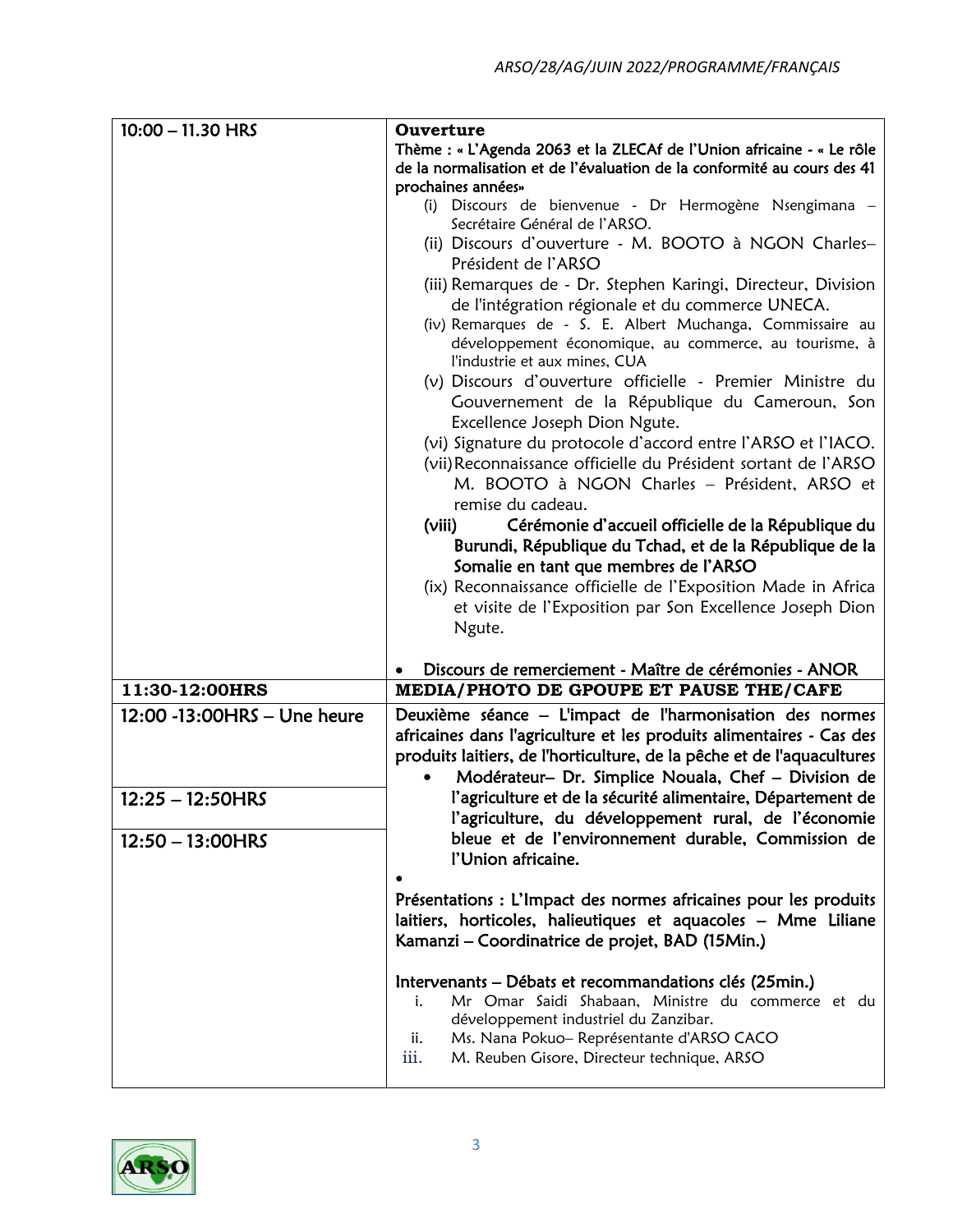|                                         | Conclusion de la session et recommandations clés (10<br>min)                                                                                                                                                                                                                                                                                                                                                                                                                                                          |
|-----------------------------------------|-----------------------------------------------------------------------------------------------------------------------------------------------------------------------------------------------------------------------------------------------------------------------------------------------------------------------------------------------------------------------------------------------------------------------------------------------------------------------------------------------------------------------|
| 13:00 - 14:00 HRS                       | <b>PAUSE DÉJEUNER</b>                                                                                                                                                                                                                                                                                                                                                                                                                                                                                                 |
| 14:00 -15:30 HRS - Une heure<br>et demi | Troisième séance - Mettre en œuvre<br>des<br>normes<br>harmonisées pour stimuler le développement de l'industrie<br>automobile africaine                                                                                                                                                                                                                                                                                                                                                                              |
| 14:00 -14:30 HRS                        | Modérateur - Prof. Alex Dodoo, Président désigné de<br>$\bullet$<br>l'ARSO                                                                                                                                                                                                                                                                                                                                                                                                                                            |
|                                         | Présentations : Harmonisation et approbation des normes<br>pour l'industrie automobile - Ms. Nadine Umutoni,<br>L'Officier en charge du suivi et de l'évaluation / PAQI,<br>Coordonnateur, Secrétariat central de l'ARSO. (15Min.)                                                                                                                                                                                                                                                                                    |
|                                         | Débats et recommandations clés (45 min)                                                                                                                                                                                                                                                                                                                                                                                                                                                                               |
|                                         | Intervenants : (50Min.)<br>(i) S.E. M. Endalew Mekonen, ministre d'État, ministère du<br>commerce et de l'intégration régionale Gouvernement de<br>la République fédérale d'Éthiopie<br>(ii) Millicent Muthoni Njuguna – Le directeur des services<br>alimentaires et de l'assurance des affaires, chez Intertek.<br>(iii) M. Ben Hedley, Directeur de programme principal,<br>Réseau de normes du Commonwealth (CSN) et<br>Engagement Afrique et Caraïbes - BSI.<br>Conclusion de la session et recommandations clés |
|                                         | (10min.)                                                                                                                                                                                                                                                                                                                                                                                                                                                                                                              |
| 15:30-16:00 HRS                         | Pause thé/café                                                                                                                                                                                                                                                                                                                                                                                                                                                                                                        |
| 16:00 - 17:00HRS - Une heure            | Quatrième séance - Le rôle des normes volontaires de<br>durabilité et de la certification dans la promotion du<br>développement durable et du commerce                                                                                                                                                                                                                                                                                                                                                                |
|                                         | Modérateur - Dr. Hermogène Nsengimana - Secrétaire<br>général de l'ARSO                                                                                                                                                                                                                                                                                                                                                                                                                                               |
| $16:25 - 16:55HRS$                      | Présentation : Les avantages de la Marque écologique<br>Afrique pour le développement socioéconomique et durable<br>- Présidente du CACO/ARSO, Mme Caroline Outa. (15Min.)                                                                                                                                                                                                                                                                                                                                            |
|                                         | Intervenants - Défis liés aux réglementations face aux<br>normes de durabilité Débats en séance plénière (35Min)                                                                                                                                                                                                                                                                                                                                                                                                      |
|                                         | (i) ISO – M. Sergio Mujica, Secrétaire général, ISO                                                                                                                                                                                                                                                                                                                                                                                                                                                                   |
|                                         | Fairtrade-Africa - Anne-Marie Yao - La Directrice Régionale<br>cacao, Fairtrade-Africa                                                                                                                                                                                                                                                                                                                                                                                                                                |
|                                         | (ii) Dr. A, Raj, Senior Director&Head ZED, Conseil de la qualité de<br>l'Inde (QCI)                                                                                                                                                                                                                                                                                                                                                                                                                                   |
| $16:55 - 17:00$ HRS                     | Conclusion de la session et recommandations clés<br>(5min.)                                                                                                                                                                                                                                                                                                                                                                                                                                                           |

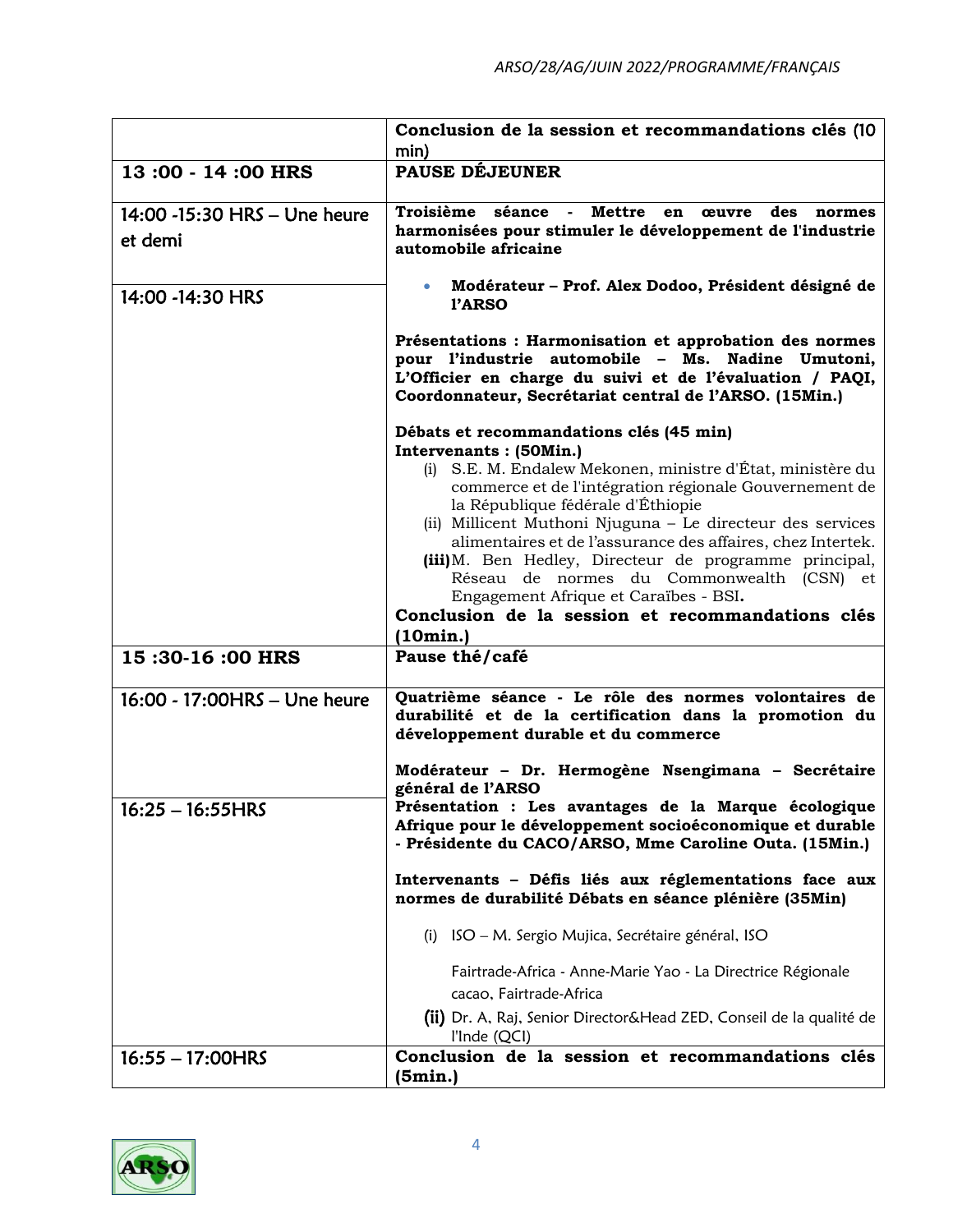| Cocktail (Tous les délégués invités)                                                                                                                                                                                                                                                         |
|----------------------------------------------------------------------------------------------------------------------------------------------------------------------------------------------------------------------------------------------------------------------------------------------|
| Quatrième jour (jeudi) - 30 juin 2022 - Réunion de la 28e Assemblée générale de                                                                                                                                                                                                              |
| Inscription                                                                                                                                                                                                                                                                                  |
| <b>Discours</b>                                                                                                                                                                                                                                                                              |
| 1. Discours - Dr. Hermogène Nsengimana – Secrétaire général<br>de l'ARSO                                                                                                                                                                                                                     |
| 2. Discours d'ouverture- M. BOOTO à NGON Charles-<br>Président de l'ARSO                                                                                                                                                                                                                     |
| 1. Appel nominal                                                                                                                                                                                                                                                                             |
| 2. Président des rapporteurs                                                                                                                                                                                                                                                                 |
| 3. Adoption de l'ordre du jour                                                                                                                                                                                                                                                               |
| 4. Adoption des rapports de la réunion hybride de la<br>26ème Assemblée générale de l'ARSO tenue le 26 juin<br>2022 et de la réunion virtuelle extraordinaire de la                                                                                                                          |
| 27ème Assemblée générale de l'ARSO tenue le 7 octobre<br>2022.                                                                                                                                                                                                                               |
| 5. Questions découlant de la réunion hybride de la 26ème<br>Assemblée générale de l'ARSO tenue le 26 juin 2022 et<br>de la réunion virtuelle extraordinaire de la 27ème<br>Assemblée générale de l'ARSO tenue le 7 octobre 2022.<br>Visites de reconnaissance aux expositions Made in Africa |
|                                                                                                                                                                                                                                                                                              |

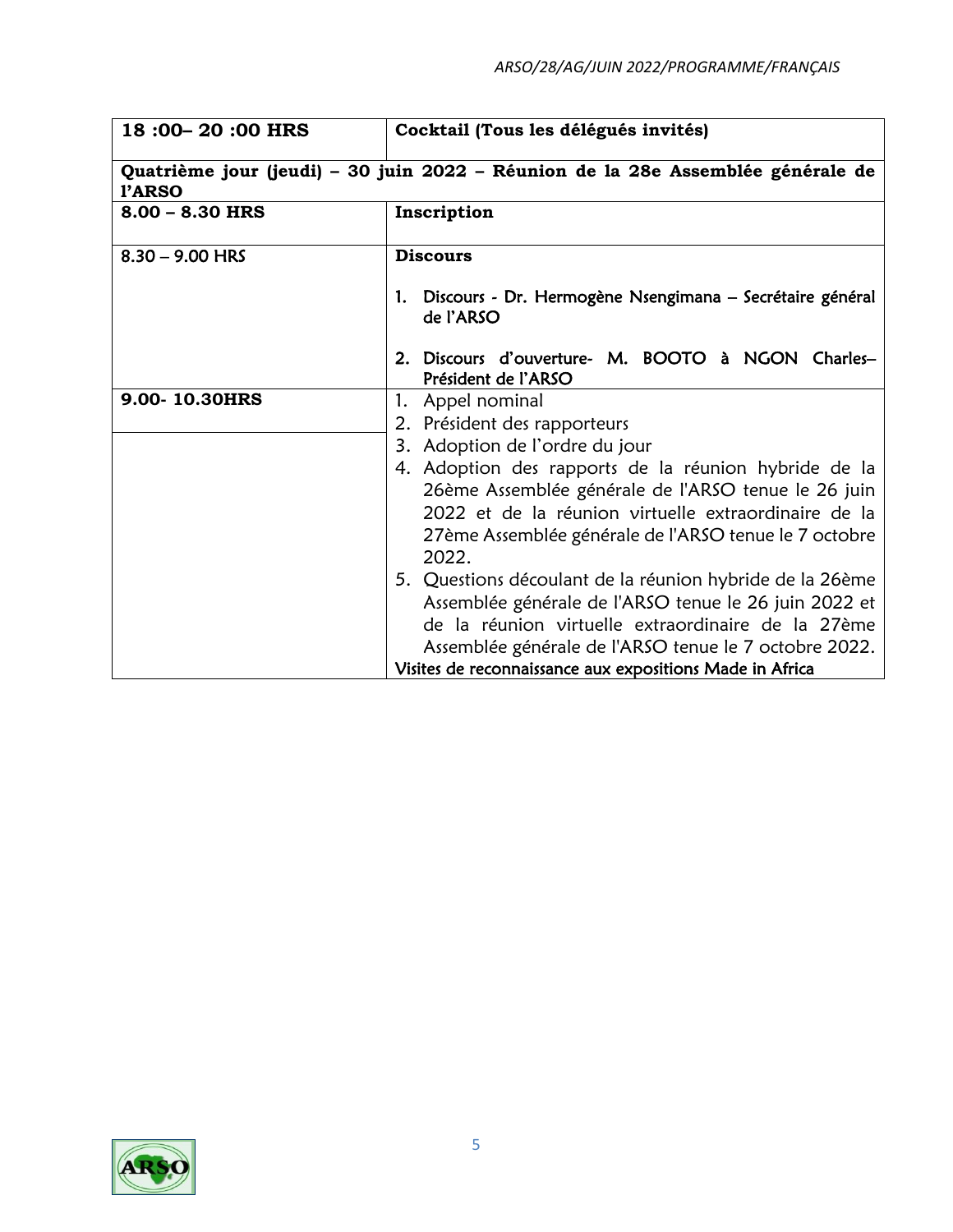| $10:30 - 11:00$ HRS     | PAUSE MÉDIATIQUE ET PAUSE THE/CAFE : PHOTO<br>Visites de l'exposition Made in Africa                                                                                                                                                                                                                                             |
|-------------------------|----------------------------------------------------------------------------------------------------------------------------------------------------------------------------------------------------------------------------------------------------------------------------------------------------------------------------------|
| 11:00 $-$ 13:00 HRS     | 6. Rapport du Secrétaire général de l'ARSO à l'Assemblée<br>sur les activités de l'ARSO pour la période juillet 2021 -<br>juin 2022 portant sur la mise en œuvre du Plan<br>stratégique de l'ARSO pour 2017-2022.                                                                                                                |
|                         | 7. Rapports financiers vérifiés de l'ARSO pour l'exercice<br>clos le 31 décembre 2021.                                                                                                                                                                                                                                           |
|                         | 8. Rapports du Conseil de l'ARSO à l'Assemblée générale<br>basés sur les résolutions du Conseil des 65e et 66e<br>réunions du Conseil de l'ARSO.                                                                                                                                                                                 |
| 13:00 - 14:00 HRS       | <b>PAUSE DÉJEUNER</b>                                                                                                                                                                                                                                                                                                            |
| $14:00 - 16:00$ HRS     | 9. Rapport final sur le Plan stratégique de l'ARSO pour 2022-<br>2027 en vue de son adoption par l'Assemblée générale.<br>10. Confirmation et investiture du Président élu de l'ARSO,<br>Professeur Alex Dodoo, en tant que le 15e président de<br>l'ARSO, pour le mandat 2022-2025, par la 28e Assemblée<br>générale de l'ARSO. |
| 16:00 - 16:15 HRS       | <b>TEA/COFFEE BREAK</b>                                                                                                                                                                                                                                                                                                          |
| $16:15 - 17:00$ HRS     | Les relations de l'ARSO avec les organisations et partenaires<br>régionaux et internationaux.                                                                                                                                                                                                                                    |
|                         | · Mot de la fin de la journée                                                                                                                                                                                                                                                                                                    |
| de l'Assemblée générale | Cinquième jour (vendredi) – 1er juillet 2022 – Journée portes ouvertes – 2e Jour                                                                                                                                                                                                                                                 |
| 08:00-08:30 HRS         | Inscription                                                                                                                                                                                                                                                                                                                      |
| 09:00 - 12:00 HRS       | 11. Élection du Conseil de l'ARSO pour le mandat de 2022-2025,<br>selon les recommandations du 66e Conseil de l'ARSO.<br>12. Date et lieu des événements prévus lors de la 29e<br>Assemblée générale de l'ARSO.                                                                                                                  |
|                         | 13. Adoption des résolutions de la 28e Assemblée générale                                                                                                                                                                                                                                                                        |